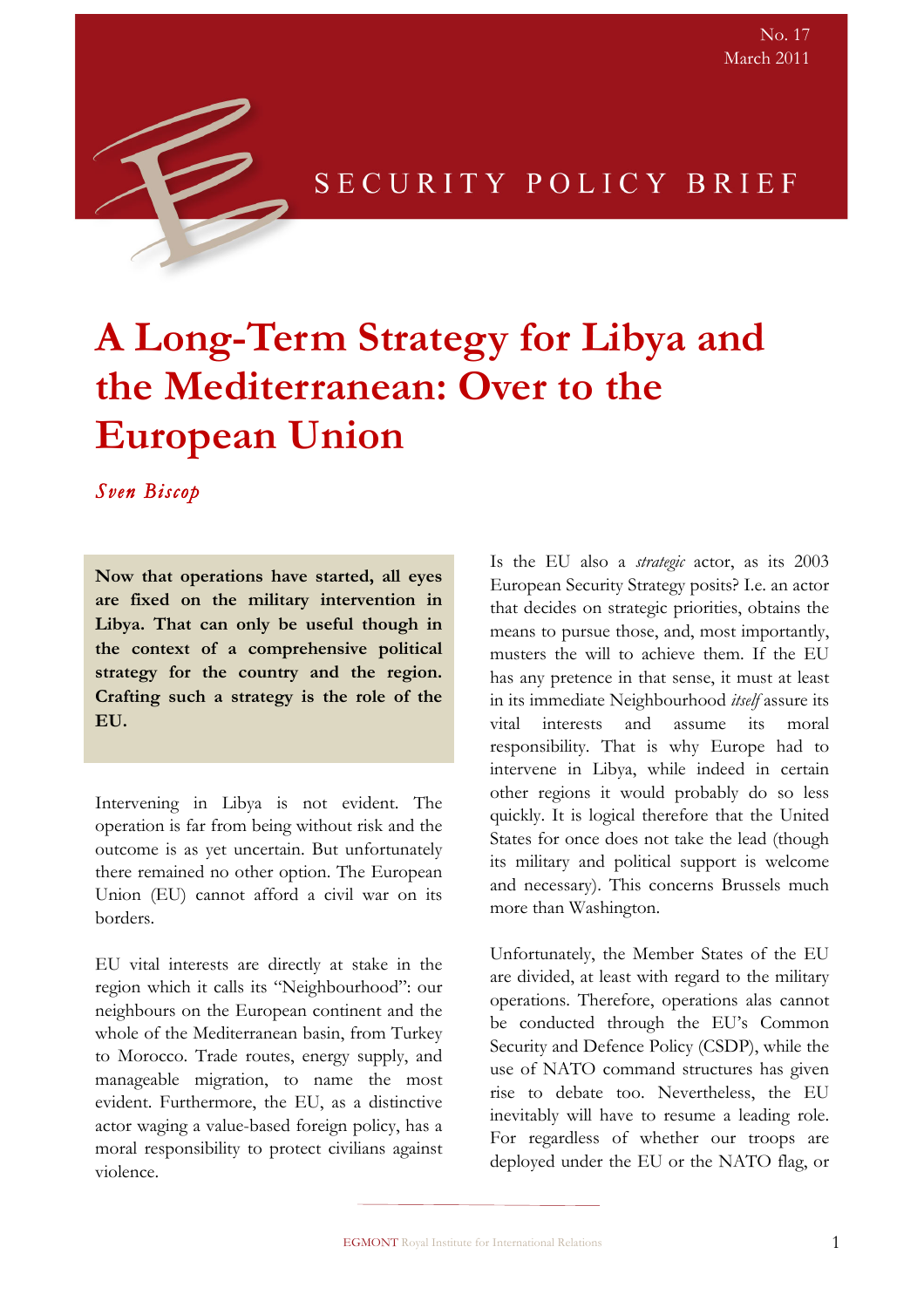#### **SECURITY POLICY BRIEF**

by an ad hoc coalition: our comprehensive long-term policy towards Libya and the region we will have to make through the EU.

The EU actually does not lack strategies for the Mediterranean, but it has failed to implement the European Neighbourhood Policy (ENP) as intended. In the Mediterranean, Europe has in fact denied its avowed strategy in favour of short-term but alas also short-sighted Realpolitik.

The European Security Strategy is founded on the conviction that true stability is only possible if a State guarantees its citizens security, prosperity and political freedom. In the Mediterranean however the EU has allowed itself to be led astray and believe in a false stability. Europe, and the US, have supported every regime that did not disrupt their policy on Israel-Palestine and was ready to cooperate against terrorism and illegal migration. In return, a blind eye was turned to the domestic policies, no matter how repressive. In practice, the conditionality provided for in the ENP (partnership and support in return for promotion of human rights and democracy) was rarely applied.

## **"In the Mediterranean, Europe has in fact denied its avowed strategy in favour of short-term but alas also short-sighted Realpolitik"**

All observers knew that this created only the semblance of stability and that the massive gap between the haves and the have-nots in terms of security, prosperity, and freedom, would one day lead to eruptions. Just it was impossible to predict when, and in which country first. That would always have been an internally driven process, but had the EU implemented the ENP, it could have quickened the pace of peaceful transition. Now the eruption is upon us, but in spite of rather than thanks to the ENP. Europe thus lacks credibility.

The EU now has a chance to make up though and implement its strategy for the region as it was meant to. That leads to three strategic conclusions.

(1) Those southern neighbours that already were or that now emerge as democracies deserve our real support, notably in terms of investment. Large-scale public infrastructure works can generate durable economic development, are guaranteed to benefit the local population, and are in the interest of Europe. The UN and the international financial institutions must be Europe's partners in this. A real offer in these terms can be much more effective in assisting the transition to democracy than offers of aiding with the organization of elections, which after half a century of supporting the local dictator can hardly be expected to raise much enthusiasm.

(2) On those countries that remain autocratic, conditionality must be effectively applied. That will result in bad relations with some countries. The EU has been willing to pay that prize in

> the case of e.g. Belarus. It is not clear which benefits *not* paying it in the case of e.g. Tunisia has brought it. Bad relations does not mean no relations. But where human rights are not respected, the EU must keep its distance and must be *seen* to be critical of the regime. In the absence of visible

diplomatic action and, if necessary, suspension of support and cooperation in the past, the ENP has lost all credibility.

(3) In the context of a revitalized ENP, there are red lines that, if crossed, demand strong reaction, with military means if necessary, and always in partnership by both sides of the Mediterranean. This "hard" security dimension is necessary. Investment and support have little chance of success if a civil war is raging. Vice